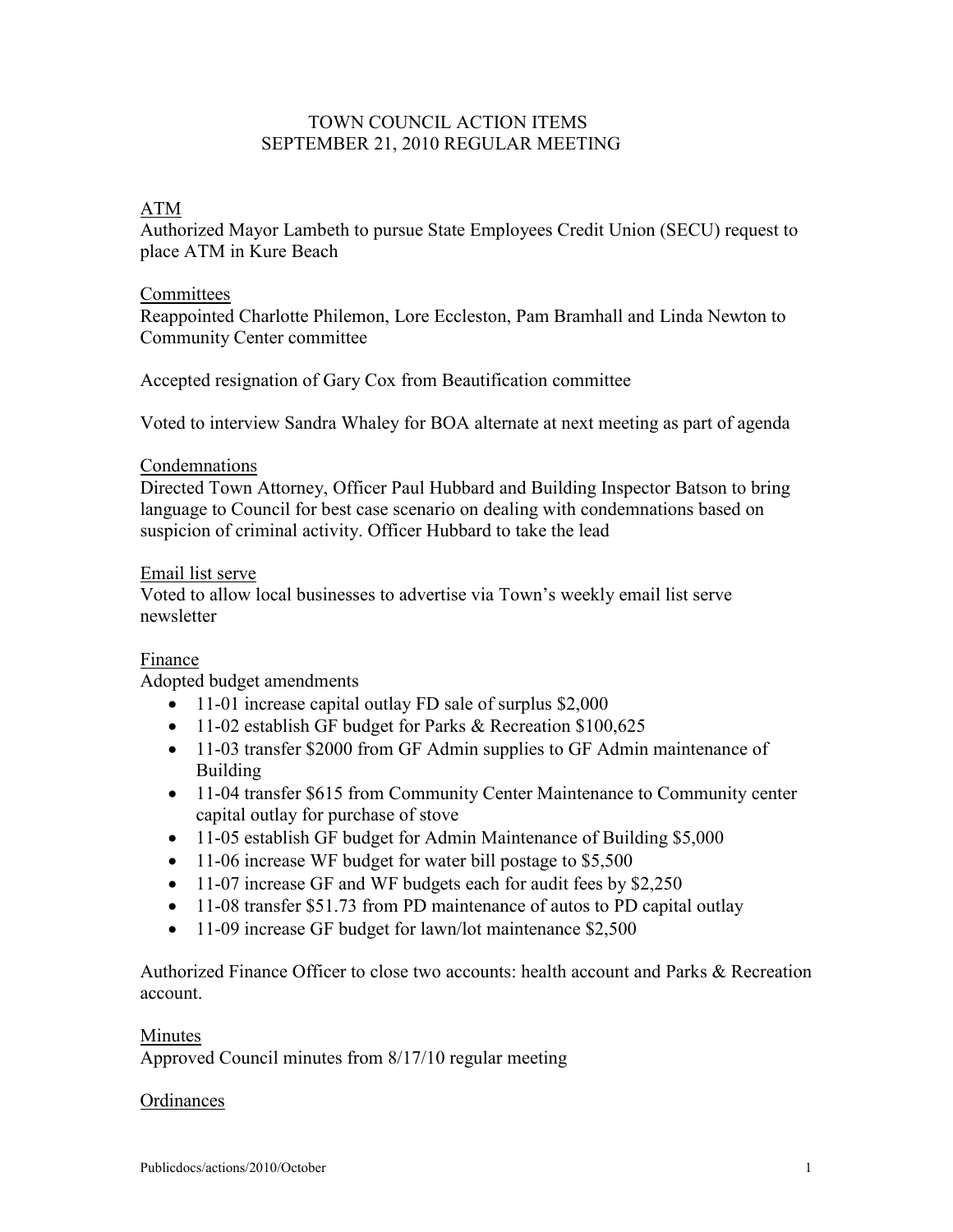Held public hearing on proposed amendment to Chapter 19, Article VI on signs -no action was taken

## Parks

Approved proposed design for pavilion and public restrooms in Ocean Front Park with modification to location of doors on public restrooms – men and women entrances need to be separated.

### Personnel

Approved job description for part time admin assistant for Building Dept

## Procedures

Revised section 'Commissioner vacancy' on page 3 of the Rules of Procedure for Town Council to read "As per GS 160A-63"

### Proclamations

Adopted proclamation P10-03 claiming September  $17<sup>th</sup> - 23<sup>rd</sup>$  as Constitution Week

## Projects

SLAP and Beautification- authorized application to DOT for:

- Replacement of orange cones in median at K and  $3<sup>rd</sup>$  Avenue with landscaping plan and adopted Resolution R10-09. DOT to pay cost of \$15,000
- Placement of 5 crosswalks with markings and signs on Ft. Fisher at AFB recreation center, I Avenue, E Avenue, Kure Village Way, and Kure Dunes Lane
- 13 "P" parking signs with request to DOT to use Kure Beach approved wooden posts
- Addition of parallel parking spaces on south side of K Avenue between 3rd and 4<sup>th</sup> Avenues
- Authorized Town matching funds out of Powell Bill Fund for \$15,000 for placement of sidewalk on north side of K Avenue

Authorized SLAP committee to continue to check on making a grant request to CAMA for restrooms at Joe Eakes Park

Authorized SLAP to move forward with grant application to NCDOT Bicycle and Pedestrian Planning Grant Initiative to extend Atlantic Avenue boardwalk south to I Avenue

### Public Works

Accepted bid from Skinner Smith Construction for \$27,600 for Fort Fisher connection and \$41,311 for Assembly Avenue

Consensus – Commissioner Dugan, Public Works Director Beeker, and Building Inspector Batson are to get together and come up with a plan for cost of irrigation meters that is in the best interest of the people and the Town and bring it to Council